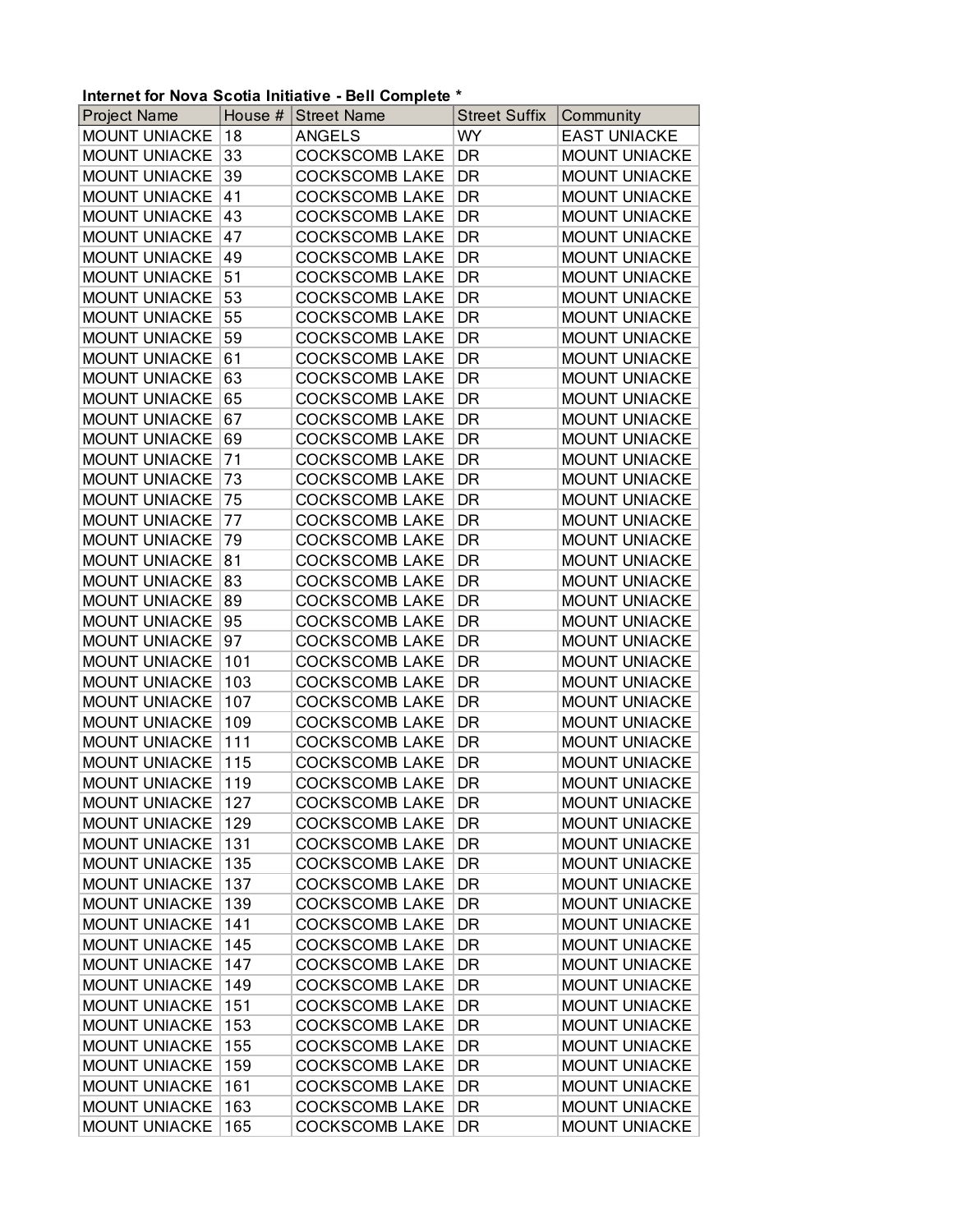| <b>MOUNT UNIACKE</b> | 167  | <b>COCKSCOMB LAKE</b> | DR        | <b>MOUNT UNIACKE</b> |
|----------------------|------|-----------------------|-----------|----------------------|
| <b>MOUNT UNIACKE</b> | 169  | <b>COCKSCOMB LAKE</b> | DR        | <b>MOUNT UNIACKE</b> |
| <b>MOUNT UNIACKE</b> | 173  | <b>COCKSCOMB LAKE</b> | DR        | <b>MOUNT UNIACKE</b> |
| <b>MOUNT UNIACKE</b> | 175  | <b>COCKSCOMB LAKE</b> | DR        | <b>MOUNT UNIACKE</b> |
| <b>MOUNT UNIACKE</b> | 177  | <b>COCKSCOMB LAKE</b> | DR        | <b>MOUNT UNIACKE</b> |
| <b>MOUNT UNIACKE</b> | 181  | <b>COCKSCOMB LAKE</b> | DR        | <b>MOUNT UNIACKE</b> |
| <b>MOUNT UNIACKE</b> | 185  | <b>COCKSCOMB LAKE</b> | DR        | <b>MOUNT UNIACKE</b> |
| <b>MOUNT UNIACKE</b> | 688  | <b>EAST UNIACKE</b>   | RD        | <b>EAST UNIACKE</b>  |
| <b>MOUNT UNIACKE</b> | 698  | <b>EAST UNIACKE</b>   | <b>RD</b> | <b>EAST UNIACKE</b>  |
| <b>MOUNT UNIACKE</b> | 710  | <b>EAST UNIACKE</b>   | <b>RD</b> | <b>EAST UNIACKE</b>  |
| <b>MOUNT UNIACKE</b> | 716  | <b>EAST UNIACKE</b>   | <b>RD</b> | <b>EAST UNIACKE</b>  |
| <b>MOUNT UNIACKE</b> | 724  | <b>EAST UNIACKE</b>   | <b>RD</b> | <b>EAST UNIACKE</b>  |
| <b>MOUNT UNIACKE</b> | 740  | <b>EAST UNIACKE</b>   | RD        | <b>EAST UNIACKE</b>  |
| <b>MOUNT UNIACKE</b> | 748  | <b>EAST UNIACKE</b>   | RD        | <b>EAST UNIACKE</b>  |
| <b>MOUNT UNIACKE</b> | 760  | <b>EAST UNIACKE</b>   | <b>RD</b> | <b>EAST UNIACKE</b>  |
| <b>MOUNT UNIACKE</b> | 760  | <b>EAST UNIACKE</b>   | <b>RD</b> | <b>EAST UNIACKE</b>  |
| <b>MOUNT UNIACKE</b> | 770  | <b>EAST UNIACKE</b>   | <b>RD</b> | <b>EAST UNIACKE</b>  |
| <b>MOUNT UNIACKE</b> | 772  | <b>EAST UNIACKE</b>   | <b>RD</b> | <b>EAST UNIACKE</b>  |
| <b>MOUNT UNIACKE</b> | 774  | <b>EAST UNIACKE</b>   | RD        | <b>EAST UNIACKE</b>  |
| <b>MOUNT UNIACKE</b> | 797  | <b>EAST UNIACKE</b>   | RD        | <b>EAST UNIACKE</b>  |
| <b>MOUNT UNIACKE</b> | 798  | <b>EAST UNIACKE</b>   | <b>RD</b> | <b>EAST UNIACKE</b>  |
| <b>MOUNT UNIACKE</b> | 800  | <b>EAST UNIACKE</b>   | <b>RD</b> | <b>EAST UNIACKE</b>  |
| <b>MOUNT UNIACKE</b> | 805  | <b>EAST UNIACKE</b>   | <b>RD</b> | <b>EAST UNIACKE</b>  |
| <b>MOUNT UNIACKE</b> | 839  | <b>EAST UNIACKE</b>   | <b>RD</b> | <b>EAST UNIACKE</b>  |
| <b>MOUNT UNIACKE</b> | 845  | <b>EAST UNIACKE</b>   | RD        | <b>EAST UNIACKE</b>  |
| <b>MOUNT UNIACKE</b> | 849  | <b>EAST UNIACKE</b>   | RD        | <b>EAST UNIACKE</b>  |
| <b>MOUNT UNIACKE</b> | 862  | <b>EAST UNIACKE</b>   | <b>RD</b> | <b>EAST UNIACKE</b>  |
| MOUNT UNIACKE        | 865  | <b>EAST UNIACKE</b>   | <b>RD</b> | <b>EAST UNIACKE</b>  |
| <b>MOUNT UNIACKE</b> | 866  | <b>EAST UNIACKE</b>   | <b>RD</b> | <b>EAST UNIACKE</b>  |
| <b>MOUNT UNIACKE</b> | 869  | <b>EAST UNIACKE</b>   | <b>RD</b> | <b>EAST UNIACKE</b>  |
| <b>MOUNT UNIACKE</b> | 874  | <b>EAST UNIACKE</b>   | RD        | <b>EAST UNIACKE</b>  |
| <b>MOUNT UNIACKE</b> | 879  | <b>EAST UNIACKE</b>   | RD        | <b>EAST UNIACKE</b>  |
| <b>MOUNT UNIACKE</b> | 907  | <b>EAST UNIACKE</b>   | <b>RD</b> | <b>EAST UNIACKE</b>  |
| <b>MOUNT UNIACKE</b> | 921  | <b>EAST UNIACKE</b>   | <b>RD</b> | <b>EAST UNIACKE</b>  |
| MOUNT UNIACKE        | 959  | <b>EAST UNIACKE</b>   | <b>RD</b> | <b>EAST UNIACKE</b>  |
| <b>MOUNT UNIACKE</b> | 1006 | <b>EAST UNIACKE</b>   | RD        | <b>EAST UNIACKE</b>  |
| <b>MOUNT UNIACKE</b> | 1009 | <b>EAST UNIACKE</b>   | <b>RD</b> | <b>EAST UNIACKE</b>  |
| <b>MOUNT UNIACKE</b> | 1025 | <b>EAST UNIACKE</b>   | <b>RD</b> | <b>EAST UNIACKE</b>  |
| <b>MOUNT UNIACKE</b> | 1037 | <b>EAST UNIACKE</b>   | <b>RD</b> | <b>EAST UNIACKE</b>  |
| <b>MOUNT UNIACKE</b> | 1065 | <b>EAST UNIACKE</b>   | <b>RD</b> | <b>EAST UNIACKE</b>  |
| <b>MOUNT UNIACKE</b> | 30   | <b>EASTERN POINT</b>  | LN        | <b>EAST UNIACKE</b>  |
| <b>MOUNT UNIACKE</b> | 33   | <b>EASTERN POINT</b>  | LN        | <b>EAST UNIACKE</b>  |
| <b>MOUNT UNIACKE</b> | 41   | <b>EASTERN POINT</b>  | LN        | <b>EAST UNIACKE</b>  |
| <b>MOUNT UNIACKE</b> | 58   | <b>GRANDVIEW</b>      | <b>TR</b> | <b>EAST UNIACKE</b>  |
| <b>MOUNT UNIACKE</b> | 66   | <b>GRANDVIEW</b>      | <b>TR</b> | <b>EAST UNIACKE</b>  |
| <b>MOUNT UNIACKE</b> | 74   | <b>GRANDVIEW</b>      | <b>TR</b> | <b>EAST UNIACKE</b>  |
| <b>MOUNT UNIACKE</b> | 48   | <b>HERITAGE</b>       | <b>WY</b> | <b>EAST UNIACKE</b>  |
| <b>MOUNT UNIACKE</b> | 50   | <b>HERITAGE</b>       | <b>WY</b> | <b>EAST UNIACKE</b>  |
| <b>MOUNT UNIACKE</b> | 54   | <b>HERITAGE</b>       | <b>WY</b> | <b>EAST UNIACKE</b>  |
| <b>MOUNT UNIACKE</b> | 76   | <b>HERITAGE</b>       | WY.       | <b>EAST UNIACKE</b>  |
| <b>MOUNT UNIACKE</b> | 78   | <b>HERITAGE</b>       | <b>WY</b> | <b>EAST UNIACKE</b>  |
| MOUNT UNIACKE        | 90   | <b>HERITAGE</b>       | WY        | <b>EAST UNIACKE</b>  |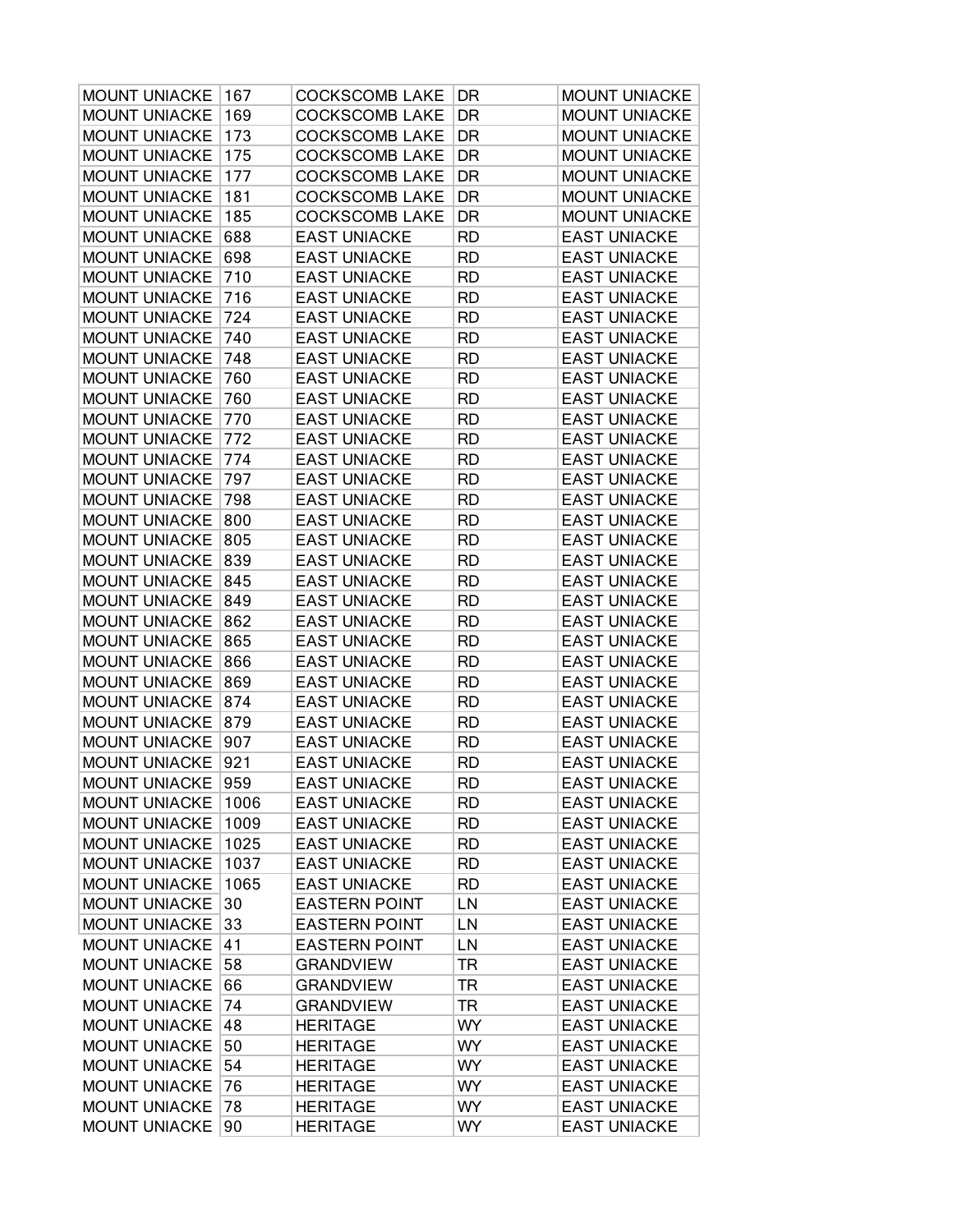| <b>MOUNT UNIACKE</b> | 94  | <b>HERITAGE</b>  | WY        | <b>EAST UNIACKE</b> |
|----------------------|-----|------------------|-----------|---------------------|
| <b>MOUNT UNIACKE</b> | 100 | <b>HERITAGE</b>  | WY        | <b>EAST UNIACKE</b> |
| <b>MOUNT UNIACKE</b> | 111 | <b>HERITAGE</b>  | WY        | <b>EAST UNIACKE</b> |
| <b>MOUNT UNIACKE</b> | 115 | <b>HERITAGE</b>  | WY        | <b>EAST UNIACKE</b> |
| <b>MOUNT UNIACKE</b> | 118 | <b>HERITAGE</b>  | WY        | <b>EAST UNIACKE</b> |
| <b>MOUNT UNIACKE</b> | 120 | <b>HERITAGE</b>  | WY        | <b>EAST UNIACKE</b> |
| <b>MOUNT UNIACKE</b> | 126 | <b>HERITAGE</b>  | WY        | <b>EAST UNIACKE</b> |
| <b>MOUNT UNIACKE</b> | 134 | <b>HERITAGE</b>  | WY        | <b>EAST UNIACKE</b> |
| <b>MOUNT UNIACKE</b> | 138 | <b>HERITAGE</b>  | WY        | <b>EAST UNIACKE</b> |
| <b>MOUNT UNIACKE</b> | 184 | <b>HERITAGE</b>  | WY        | <b>EAST UNIACKE</b> |
| <b>MOUNT UNIACKE</b> | 190 | <b>HERITAGE</b>  | WY        | <b>EAST UNIACKE</b> |
| <b>MOUNT UNIACKE</b> | 207 | <b>HERITAGE</b>  | WY        | <b>EAST UNIACKE</b> |
| <b>MOUNT UNIACKE</b> | 224 | <b>HERITAGE</b>  | WY        | <b>EAST UNIACKE</b> |
| <b>MOUNT UNIACKE</b> | 228 | <b>HERITAGE</b>  | WY        | <b>EAST UNIACKE</b> |
| <b>MOUNT UNIACKE</b> | 230 | <b>HERITAGE</b>  | WY        | <b>EAST UNIACKE</b> |
| <b>MOUNT UNIACKE</b> | 236 | <b>HERITAGE</b>  | WY        | <b>EAST UNIACKE</b> |
| <b>MOUNT UNIACKE</b> | 256 | <b>HERITAGE</b>  | WY        | <b>EAST UNIACKE</b> |
| <b>MOUNT UNIACKE</b> | 266 | <b>HERITAGE</b>  | WY        | <b>EAST UNIACKE</b> |
| <b>MOUNT UNIACKE</b> | 268 | <b>HERITAGE</b>  | WY        | <b>EAST UNIACKE</b> |
| <b>MOUNT UNIACKE</b> | 274 | <b>HERITAGE</b>  | WY        | <b>EAST UNIACKE</b> |
| <b>MOUNT UNIACKE</b> | 298 | <b>HERITAGE</b>  | WY        | <b>EAST UNIACKE</b> |
| <b>MOUNT UNIACKE</b> | 308 | <b>HERITAGE</b>  | WY        | <b>EAST UNIACKE</b> |
| <b>MOUNT UNIACKE</b> | 309 | <b>HERITAGE</b>  | WY        | <b>EAST UNIACKE</b> |
| <b>MOUNT UNIACKE</b> | 314 | <b>HERITAGE</b>  | WY        | <b>EAST UNIACKE</b> |
| <b>MOUNT UNIACKE</b> | 326 | <b>HERITAGE</b>  | WY        | <b>EAST UNIACKE</b> |
| <b>MOUNT UNIACKE</b> | 328 | <b>HERITAGE</b>  | WY        | <b>EAST UNIACKE</b> |
| <b>MOUNT UNIACKE</b> | 335 | <b>HERITAGE</b>  | WY        | <b>EAST UNIACKE</b> |
| <b>MOUNT UNIACKE</b> | 49  | <b>HILLTOP</b>   | LN        | <b>EAST UNIACKE</b> |
| <b>MOUNT UNIACKE</b> | 5   | <b>LONG LAKE</b> | <b>RD</b> | <b>EAST UNIACKE</b> |
| <b>MOUNT UNIACKE</b> | 9   | <b>LONG LAKE</b> | <b>RD</b> | <b>EAST UNIACKE</b> |
| <b>MOUNT UNIACKE</b> | 10  | <b>LONG LAKE</b> | RD        | <b>EAST UNIACKE</b> |
| <b>MOUNT UNIACKE</b> | 13  | <b>LONG LAKE</b> | <b>RD</b> | <b>EAST UNIACKE</b> |
| <b>MOUNT UNIACKE</b> | 14  | <b>LONG LAKE</b> | <b>RD</b> | <b>EAST UNIACKE</b> |
| <b>MOUNT UNIACKE</b> | 18  | <b>LONG LAKE</b> | <b>RD</b> | <b>EAST UNIACKE</b> |
| MOUNT UNIACKE        | 19  | <b>LONG LAKE</b> | <b>RD</b> | <b>EAST UNIACKE</b> |
| <b>MOUNT UNIACKE</b> | 21  | <b>LONG LAKE</b> | RD        | <b>EAST UNIACKE</b> |
| <b>MOUNT UNIACKE</b> | 22  | <b>LONG LAKE</b> | <b>RD</b> | <b>EAST UNIACKE</b> |
| <b>MOUNT UNIACKE</b> | 32  | <b>LONG LAKE</b> | <b>RD</b> | <b>EAST UNIACKE</b> |
| <b>MOUNT UNIACKE</b> | 38  | <b>LONG LAKE</b> | <b>RD</b> | <b>EAST UNIACKE</b> |
| <b>MOUNT UNIACKE</b> | 47  | <b>LONG LAKE</b> | <b>RD</b> | <b>EAST UNIACKE</b> |
| MOUNT UNIACKE        | 50  | <b>LONG LAKE</b> | RD        | <b>EAST UNIACKE</b> |
| <b>MOUNT UNIACKE</b> | 53  | <b>LONG LAKE</b> | RD        | <b>EAST UNIACKE</b> |
| MOUNT UNIACKE        | 54  | <b>LONG LAKE</b> | RD        | <b>EAST UNIACKE</b> |
| <b>MOUNT UNIACKE</b> | 56  | <b>LONG LAKE</b> | <b>RD</b> | <b>EAST UNIACKE</b> |
| <b>MOUNT UNIACKE</b> | 60  | <b>LONG LAKE</b> | <b>RD</b> | <b>EAST UNIACKE</b> |
| <b>MOUNT UNIACKE</b> | 64  | <b>LONG LAKE</b> | <b>RD</b> | <b>EAST UNIACKE</b> |
| <b>MOUNT UNIACKE</b> | 70  | <b>LONG LAKE</b> | RD        | <b>EAST UNIACKE</b> |
| <b>MOUNT UNIACKE</b> | 81  | <b>LONG LAKE</b> | RD        | <b>EAST UNIACKE</b> |
| <b>MOUNT UNIACKE</b> | 83  | <b>LONG LAKE</b> | RD        | <b>EAST UNIACKE</b> |
| <b>MOUNT UNIACKE</b> | 102 | <b>LONG LAKE</b> | <b>RD</b> | <b>EAST UNIACKE</b> |
| <b>MOUNT UNIACKE</b> | 110 | <b>LONG LAKE</b> | <b>RD</b> | <b>EAST UNIACKE</b> |
| <b>MOUNT UNIACKE</b> | 112 | <b>LONG LAKE</b> | <b>RD</b> | <b>EAST UNIACKE</b> |
|                      |     |                  |           |                     |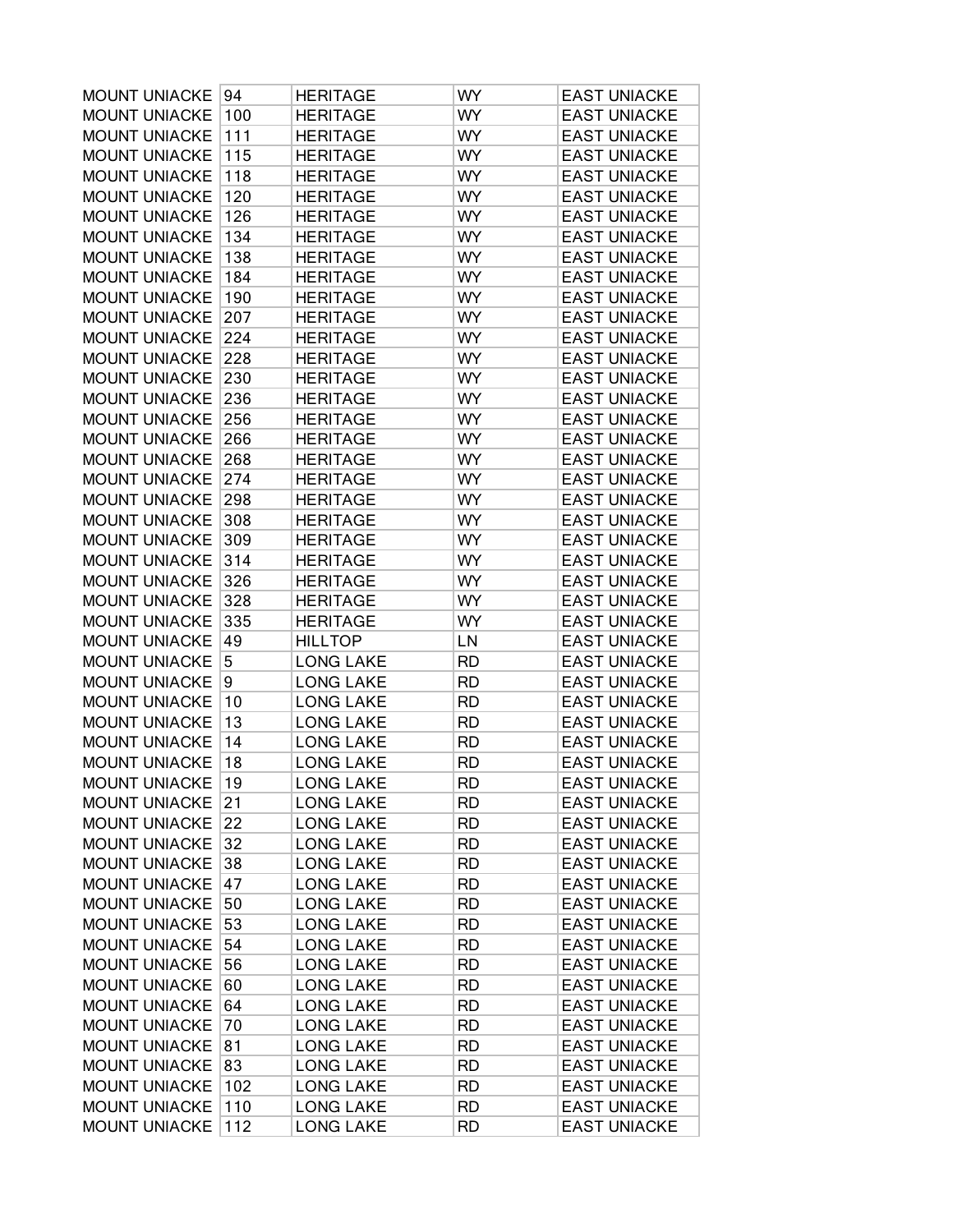| <b>MOUNT UNIACKE</b><br>114<br><b>LONG LAKE</b><br>RD.       | <b>EAST UNIACKE</b>  |
|--------------------------------------------------------------|----------------------|
| <b>MOUNT UNIACKE</b><br>116<br><b>LONG LAKE</b><br><b>RD</b> | <b>EAST UNIACKE</b>  |
| <b>LONG LAKE</b><br><b>MOUNT UNIACKE</b><br>120<br><b>RD</b> | <b>EAST UNIACKE</b>  |
| 122<br><b>MOUNT UNIACKE</b><br><b>LONG LAKE</b><br><b>RD</b> | <b>EAST UNIACKE</b>  |
| <b>MOUNT UNIACKE</b><br>61<br><b>MEEK ARM</b><br>TL          | <b>EAST UNIACKE</b>  |
| <b>MOUNT UNIACKE</b><br>70<br><b>MEEK ARM</b><br><b>TL</b>   | <b>EAST UNIACKE</b>  |
| 71<br><b>MOUNT UNIACKE</b><br><b>TL</b><br><b>MEEK ARM</b>   | <b>EAST UNIACKE</b>  |
| <b>MOUNT UNIACKE</b><br>165<br><b>MEEK ARM</b><br>TL         | <b>EAST UNIACKE</b>  |
| <b>MOUNT UNIACKE</b><br>206<br><b>MEEK ARM</b><br><b>TL</b>  | <b>EAST UNIACKE</b>  |
| <b>MOUNT UNIACKE</b><br>228<br><b>MEEK ARM</b><br><b>TL</b>  | <b>EAST UNIACKE</b>  |
| <b>MOUNT UNIACKE</b><br>253<br><b>MEEK ARM</b><br>TL         | <b>EAST UNIACKE</b>  |
| <b>MOUNT UNIACKE</b><br>261<br><b>MEEK ARM</b><br><b>TL</b>  | <b>EAST UNIACKE</b>  |
| <b>MOUNT UNIACKE</b><br>262<br><b>MEEK ARM</b><br>TL         | <b>EAST UNIACKE</b>  |
| <b>MOUNT UNIACKE</b><br>267<br><b>MEEK ARM</b><br>TL         | <b>EAST UNIACKE</b>  |
| <b>MOUNT UNIACKE</b><br>273<br><b>MEEK ARM</b><br><b>TL</b>  | <b>EAST UNIACKE</b>  |
| 281<br><b>TL</b><br><b>MOUNT UNIACKE</b><br><b>MEEK ARM</b>  | <b>EAST UNIACKE</b>  |
| <b>MOUNT UNIACKE</b><br>28<br><b>MEMORY</b><br>LN            | <b>MOUNT UNIACKE</b> |
| <b>MOUNT UNIACKE</b><br>30<br><b>MEMORY</b><br>LN            | <b>MOUNT UNIACKE</b> |
| 32<br><b>MOUNT UNIACKE</b><br><b>MEMORY</b><br>LN            | <b>MOUNT UNIACKE</b> |
| <b>MOUNT UNIACKE</b><br>31<br><b>NATURE</b><br>DR            | <b>EAST UNIACKE</b>  |
| <b>MOUNT UNIACKE</b><br>76<br><b>PARTRIDGE</b><br>LN         | <b>MOUNT UNIACKE</b> |
| <b>MOUNT UNIACKE</b><br>90<br><b>PARTRIDGE</b><br>LN         | <b>MOUNT UNIACKE</b> |
| 96<br><b>MOUNT UNIACKE</b><br><b>PARTRIDGE</b><br>LN         | <b>MOUNT UNIACKE</b> |
| <b>MOUNT UNIACKE</b><br>100<br><b>PARTRIDGE</b><br>LN        | <b>MOUNT UNIACKE</b> |
| <b>MOUNT UNIACKE</b><br>124<br><b>PARTRIDGE</b><br>LN        | <b>MOUNT UNIACKE</b> |
| <b>MOUNT UNIACKE</b><br>130<br><b>PARTRIDGE</b><br>LN        | <b>MOUNT UNIACKE</b> |
| <b>MOUNT UNIACKE</b><br>140<br><b>PARTRIDGE</b><br>LN        | <b>MOUNT UNIACKE</b> |
| 166<br><b>PARTRIDGE</b><br>LN<br><b>MOUNT UNIACKE</b>        | <b>MOUNT UNIACKE</b> |
| <b>MOUNT UNIACKE</b><br>172<br><b>PARTRIDGE</b><br>LN        | <b>MOUNT UNIACKE</b> |
| <b>MOUNT UNIACKE</b><br><b>PARTRIDGE</b><br>178<br>LN        | <b>MOUNT UNIACKE</b> |
| <b>MOUNT UNIACKE</b><br>184<br><b>PARTRIDGE</b><br>LN        | <b>MOUNT UNIACKE</b> |
| <b>MOUNT UNIACKE</b><br>188<br><b>PARTRIDGE</b><br>LN        | <b>MOUNT UNIACKE</b> |
| <b>MOUNT UNIACKE</b><br>196<br><b>PARTRIDGE</b><br>LN        | <b>MOUNT UNIACKE</b> |
| 202<br><b>MOUNT UNIACKE</b><br><b>PARTRIDGE</b><br>LN        | <b>MOUNT UNIACKE</b> |
| MOUNT UNIACKE<br>208<br><b>PARTRIDGE</b><br>LN               | <b>MOUNT UNIACKE</b> |
| <b>MOUNT UNIACKE</b><br>214<br><b>PARTRIDGE</b><br>LN        | <b>MOUNT UNIACKE</b> |
| <b>MOUNT UNIACKE</b><br>224<br><b>PARTRIDGE</b><br>LN        | <b>MOUNT UNIACKE</b> |
| <b>MOUNT UNIACKE</b><br>228<br><b>PARTRIDGE</b><br>LN        | <b>MOUNT UNIACKE</b> |
| <b>MOUNT UNIACKE</b><br>232<br><b>PARTRIDGE</b><br>LN        | <b>MOUNT UNIACKE</b> |
| <b>MOUNT UNIACKE</b><br>238<br><b>PARTRIDGE</b><br>LN        | <b>MOUNT UNIACKE</b> |
| <b>MOUNT UNIACKE</b><br>252<br><b>PARTRIDGE</b><br>LN        | <b>MOUNT UNIACKE</b> |
| <b>MOUNT UNIACKE</b><br>302<br><b>PARTRIDGE</b><br>LN        | <b>MOUNT UNIACKE</b> |
| <b>MOUNT UNIACKE</b><br>334<br><b>PARTRIDGE</b><br>LN        | <b>MOUNT UNIACKE</b> |
| <b>MOUNT UNIACKE</b><br>352<br><b>PARTRIDGE</b><br>LN        | <b>MOUNT UNIACKE</b> |
| <b>MOUNT UNIACKE</b><br>358<br><b>PARTRIDGE</b><br>LN        | <b>MOUNT UNIACKE</b> |
| 372<br><b>MOUNT UNIACKE</b><br><b>PARTRIDGE</b><br>LN        | <b>MOUNT UNIACKE</b> |
| <b>MOUNT UNIACKE</b><br>373<br><b>PARTRIDGE</b><br>LN        | <b>MOUNT UNIACKE</b> |
| <b>MOUNT UNIACKE</b><br>384<br><b>PARTRIDGE</b><br>LN        | <b>MOUNT UNIACKE</b> |
| <b>MOUNT UNIACKE</b><br>12<br><b>QUARTZ</b><br><b>CT</b>     | <b>EAST UNIACKE</b>  |
| <b>MOUNT UNIACKE</b><br>14<br><b>QUARTZ</b><br>СT            | <b>EAST UNIACKE</b>  |
| <b>MOUNT UNIACKE</b><br>19<br><b>SAWDUST</b><br><b>RD</b>    | <b>MOUNT UNIACKE</b> |
| <b>MOUNT UNIACKE</b><br>23<br><b>SAWDUST</b><br><b>RD</b>    | MOUNT UNIACKE        |